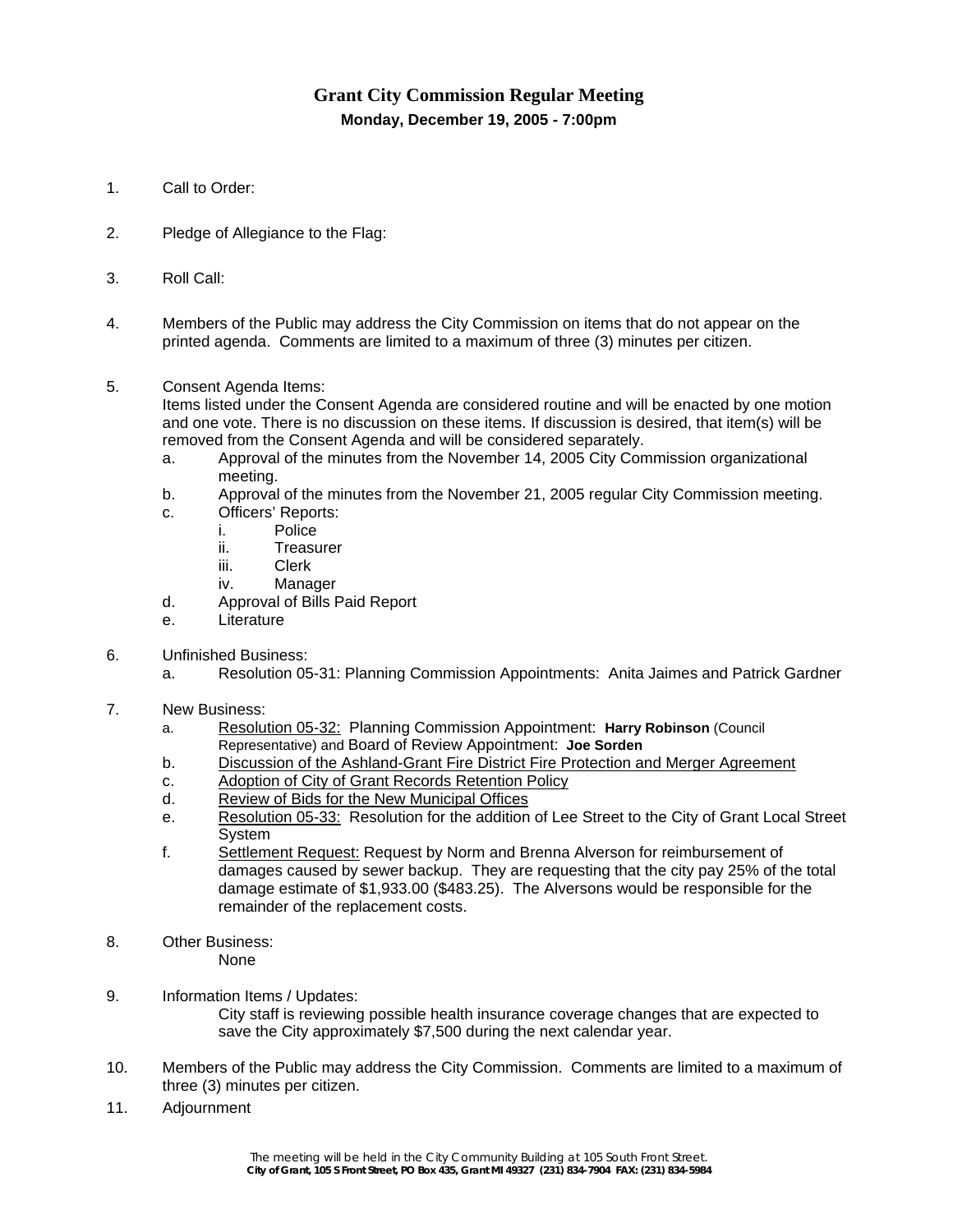### **Grant City Commission Regular Meeting Minutes December 19, 2005**

The regular meeting of the Grant City Commission was held on Monday, December 19, 2005, at the Grant Community Center.

1. *Call to Order:* Mayor Terry Fett called the meeting to order at 7:19 p.m. (Delayed due to lengthy ZBA meeting prior)

2. *Pledge of Allegiance to the Flag.*

3. *Roll Call:*

PRESENT:

 Mayor Terry Fett, Commissioner Mike Gesler, Commissioner Julie Hallman, Commissioner Dan Powell, and Mayor Pro-Tem Harry Robinson, and Commissioner Terri Yeomans.

#### EXCUSED:

Commissioner Anne Pickard

#### OTHERS PRESENT:

 Frank Peterson – City Manager, Sherry Powell – City Clerk, Miguel Hernandez, Tom Williams, Brenna Alversen, Terry Harrison, Cheryl Lake, Edith Walton, Charlotte Campbell, and Dale Joley.

#### 4. *Public Comments:*

 Miguel Hernandez addressed the commission about his feelings pertaining to the sale of the former library building ten (10) months earlier, in which the Mayor was the unknown buyer.

#### 5. C*onsent Agenda:*

 *a-d. Approval of the Consent Agenda* 

**Motion:** Motion made by Terri Yeomans, second by Dan Powell to approve consent agenda. Motion carried unanimously.

#### 6. *Unfinished Business:*

 a. Resolution 05-31 to appoint Anita Jaimes and Patrick Gardner to the Planning Commission **Motion:** Motion made by Terri Yeomans, second by Dan Powell to approve Resolution 05-31. Motion carried unanimously.

#### 7. *New Business:*

- a. Resolution 05-32 to appoint Harry Robinson to the Planning Commission and Joe Sorden to the Board of Review **Motion:** Motion made by Terri Yeomans, second by Dan Powell to approve Resolution 05-32. Motion carried 4 YES to 0 NO and 1 Abstain (Robinson) with prior consent of the Commission.
- b. Discussion of Ashland-Grant Fire District Fire Protection Agreement Mayor Fett suspended the rules without any objection of the Commission. Commissioner Powell explained millages levied by each municipality per the L-4029 forms he obtained from the

 County Equalization Director, and further explained the impact of the required current and future payments if the contract is approved as currently worded. He further stated he had met with Terry Hiler, Fire Chief, to gain a better understanding of future monetary needs over the next ten years. Commissioner Powell stated he would like to see the City sign a one-year contract to provide adequate time for a strategic plan by the Fire District. He further elaborated that just because the City is only an 11% owner of the Fire District, our input does still matter.

 Commissioner Gesler agreed with Commissioner Powell, and expressed his desire for the Fire Department to develop a more cohesive contract with all entities.

 Mayor Fett explained that the Headlee Amendment was designed to protect taxpayers from excessive taxation. If the townships want to "make up" the difference, it is perfectly legal and they can do so. He stated a threat by a township official that would essentially kick out the City if we do not sign the agreement as written. He explained the Fire District's general operating fund continues to swell, while there is no plan for future spending. Mayor Fett stated he would like to see a one (1) year contract and a strategic plan.

 Administrative Fire Board Member Edith Walton (Grant Twp Rep) stated the townships were trying to save money by copying from the old contract, and that new township officials essentially did this. She further stated that we (municipalities) need to plan ahead.

 Mayor Fett explained how the City levies taxes and has to account for every dime we spend. **Motion:** Motion made by Mike Gesler, second by Terri Yeomans to enter into a fire protection contract for one (1) year and re-negotiate one year from now after a strategic plan is completed. Motion passes unanimously.

c. Adoption of City of Grant Records Retention Policy **Motion:** Motion made by Mike Gesler, second by Harry Robinson to adopt the Records Retention Policy. Motion passes unanimously.

d. Review of bids for new municipal offices

- The City Manager presented the engineer's recommendations: (None included any basement) To tear down and build from scratch: VanderKodde
	- To renovate the existing: Patron Construction